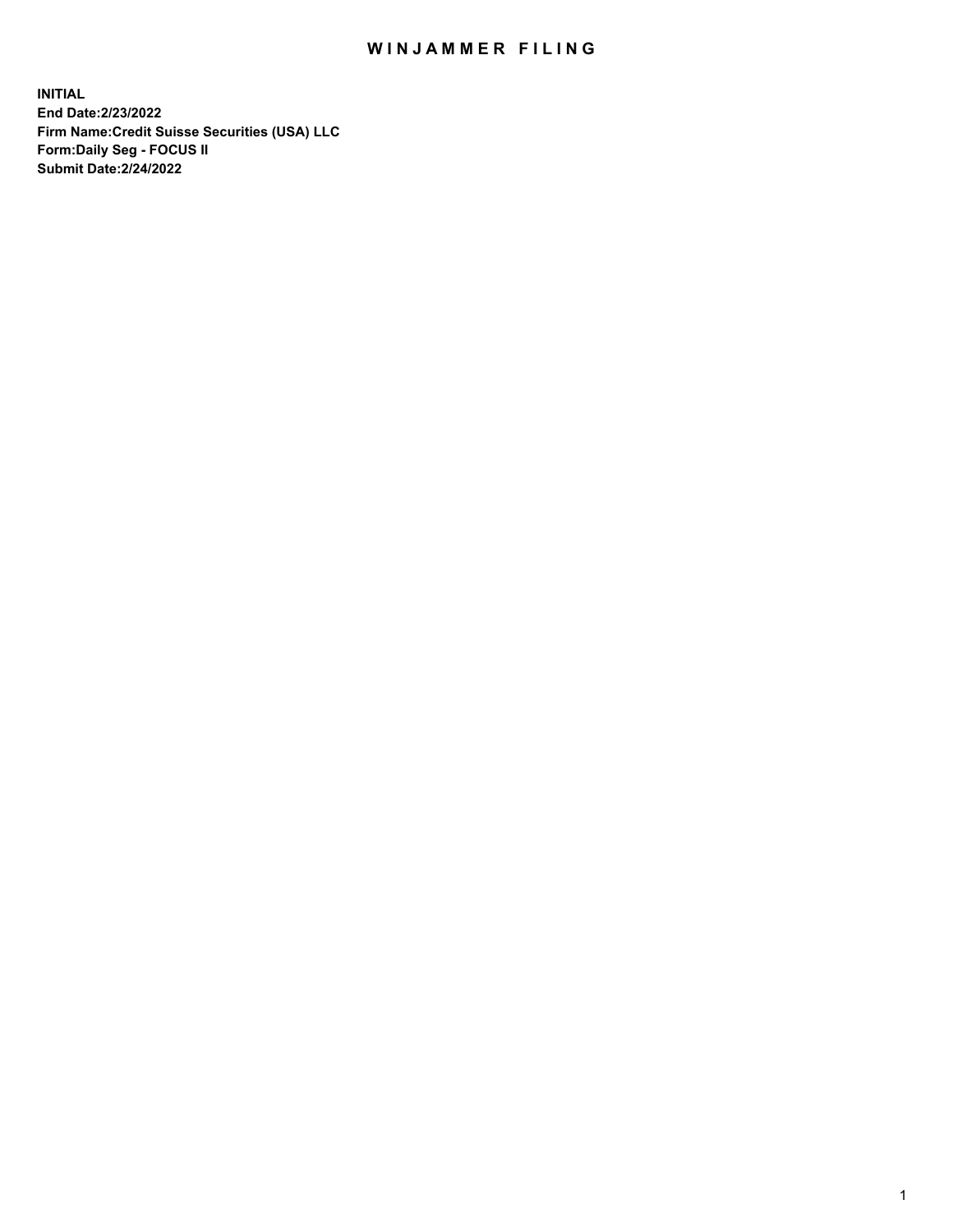**INITIAL** 

## **End Date:2/23/2022 Firm Name:Credit Suisse Securities (USA) LLC Form:Daily Seg - FOCUS II Submit Date:2/24/2022**

## **Daily Segregation - Cover Page**

| Name of Company                                                                   | <b>Credit Suisse Securities (USA)</b><br><b>LLC</b> |
|-----------------------------------------------------------------------------------|-----------------------------------------------------|
| <b>Contact Name</b>                                                               | <b>Alexander Baptiste</b>                           |
| <b>Contact Phone Number</b>                                                       | 919-994-6223                                        |
| <b>Contact Email Address</b>                                                      | alexander.baptiste@credit-suiss<br>e.com            |
| FCM's Customer Segregated Funds Residual Interest Target (choose one):            |                                                     |
| a. Minimum dollar amount: ; or                                                    |                                                     |
| b. Minimum percentage of customer segregated funds required:% ; or                | $\frac{0}{5}$                                       |
| c. Dollar amount range between: and; or                                           | $\underline{0} \underline{0}$                       |
| d. Percentage range of customer segregated funds required between:% and%.         | 0 <sub>0</sub>                                      |
| FCM's Customer Secured Amount Funds Residual Interest Target (choose one):        |                                                     |
| a. Minimum dollar amount: ; or                                                    | $\frac{0}{5}$                                       |
| b. Minimum percentage of customer secured funds required:% ; or                   |                                                     |
| c. Dollar amount range between: and; or                                           | 0 <sub>0</sub>                                      |
| d. Percentage range of customer secured funds required between:% and%.            | 0 <sub>0</sub>                                      |
| FCM's Cleared Swaps Customer Collateral Residual Interest Target (choose one):    |                                                     |
| a. Minimum dollar amount: ; or                                                    | $\frac{0}{5}$                                       |
| b. Minimum percentage of cleared swaps customer collateral required:% ; or        |                                                     |
| c. Dollar amount range between: and; or                                           | 0 <sub>0</sub>                                      |
| d. Percentage range of cleared swaps customer collateral required between:% and%. | 0 <sub>0</sub>                                      |

Attach supporting documents CH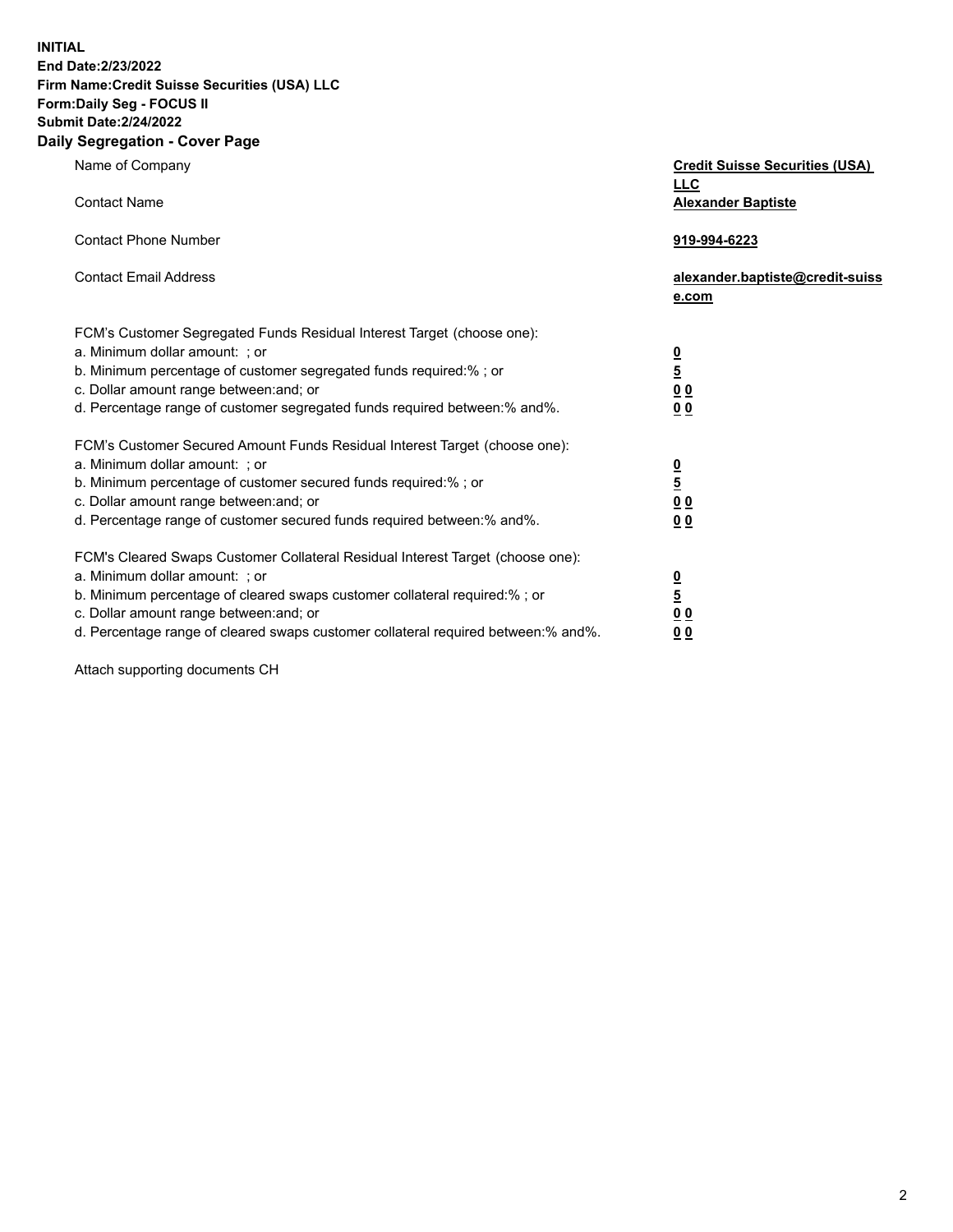**INITIAL End Date:2/23/2022 Firm Name:Credit Suisse Securities (USA) LLC Form:Daily Seg - FOCUS II Submit Date:2/24/2022** 

## **Daily Segregation - Secured Amounts**

|     | Foreign Futures and Foreign Options Secured Amounts                                         |                                 |
|-----|---------------------------------------------------------------------------------------------|---------------------------------|
|     | Amount required to be set aside pursuant to law, rule or regulation of a foreign            | $0$ [7305]                      |
|     | government or a rule of a self-regulatory organization authorized thereunder                |                                 |
| 1.  | Net ledger balance - Foreign Futures and Foreign Option Trading - All Customers             |                                 |
|     | A. Cash                                                                                     | 3,368,451,283 [7315]            |
|     | B. Securities (at market)                                                                   | 427,772,100 [7317]              |
| 2.  | Net unrealized profit (loss) in open futures contracts traded on a foreign board of trade   | $-1,592,352,216$ [7325]         |
| 3.  | Exchange traded options                                                                     |                                 |
|     | a. Market value of open option contracts purchased on a foreign board of trade              | 7,330,436 [7335]                |
|     | b. Market value of open contracts granted (sold) on a foreign board of trade                | -794,801 [7337]                 |
| 4.  | Net equity (deficit) (add lines 1. 2. and 3.)                                               | 2,210,406,802 [7345]            |
| 5.  | Account liquidating to a deficit and account with a debit balances - gross amount           | 9,976,928 [7351]                |
|     | Less: amount offset by customer owned securities                                            | -9,441,342 [7352]535,586 [7354] |
| 6.  | Amount required to be set aside as the secured amount - Net Liquidating Equity              | 2,210,942,388 [7355]            |
|     | Method (add lines 4 and 5)                                                                  |                                 |
| 7.  | Greater of amount required to be set aside pursuant to foreign jurisdiction (above) or line | 2,210,942,388 [7360]            |
|     | 6.                                                                                          |                                 |
|     | FUNDS DEPOSITED IN SEPARATE REGULATION 30.7 ACCOUNTS                                        |                                 |
| 1.  | Cash in banks                                                                               |                                 |
|     | A. Banks located in the United States                                                       | 13,963,371 [7500]               |
|     | B. Other banks qualified under Regulation 30.7                                              | 787,230,100 [7520]801,193,471   |
|     |                                                                                             | [7530]                          |
| 2.  | <b>Securities</b>                                                                           |                                 |
|     | A. In safekeeping with banks located in the United States                                   | 427,772,100 [7540]              |
|     | B. In safekeeping with other banks qualified under Regulation 30.7                          | 0 [7560]427,772,100 [7570]      |
| 3.  | Equities with registered futures commission merchants                                       |                                 |
|     | A. Cash                                                                                     | $0$ [7580]                      |
|     | <b>B.</b> Securities                                                                        | $0$ [7590]                      |
|     | C. Unrealized gain (loss) on open futures contracts                                         | $0$ [7600]                      |
|     | D. Value of long option contracts                                                           | $0$ [7610]                      |
|     | E. Value of short option contracts                                                          | 0 [7615]0 [7620]                |
| 4.  | Amounts held by clearing organizations of foreign boards of trade                           |                                 |
|     | A. Cash                                                                                     | $0$ [7640]                      |
|     | <b>B.</b> Securities                                                                        | $0$ [7650]                      |
|     | C. Amount due to (from) clearing organization - daily variation                             | $0$ [7660]                      |
|     | D. Value of long option contracts                                                           | $0$ [7670]                      |
|     | E. Value of short option contracts                                                          | 0 [7675]0 [7680]                |
| 5.  | Amounts held by members of foreign boards of trade                                          |                                 |
|     | A. Cash                                                                                     | 3,797,918,832 [7700]            |
|     | <b>B.</b> Securities                                                                        | $0$ [7710]                      |
|     | C. Unrealized gain (loss) on open futures contracts                                         | $-1,678,188,833$ [7720]         |
|     | D. Value of long option contracts                                                           | 7,330,436 [7730]                |
|     | E. Value of short option contracts                                                          | -794,801 [7735]2,126,265,634    |
|     |                                                                                             | [7740]                          |
| 6.  | Amounts with other depositories designated by a foreign board of trade                      | $0$ [7760]                      |
| 7.  | Segregated funds on hand                                                                    | $0$ [7765]                      |
| 8.  | Total funds in separate section 30.7 accounts                                               | 3,355,231,205 [7770]            |
| 9.  | Excess (deficiency) Set Aside for Secured Amount (subtract line 7 Secured Statement         | 1,144,288,817 [7380]            |
|     | Page 1 from Line 8)                                                                         |                                 |
| 10. | Management Target Amount for Excess funds in separate section 30.7 accounts                 | 110,547,119 [7780]              |
| 11. | Excess (deficiency) funds in separate 30.7 accounts over (under) Management Target          | 1,033,741,698 [7785]            |
|     |                                                                                             |                                 |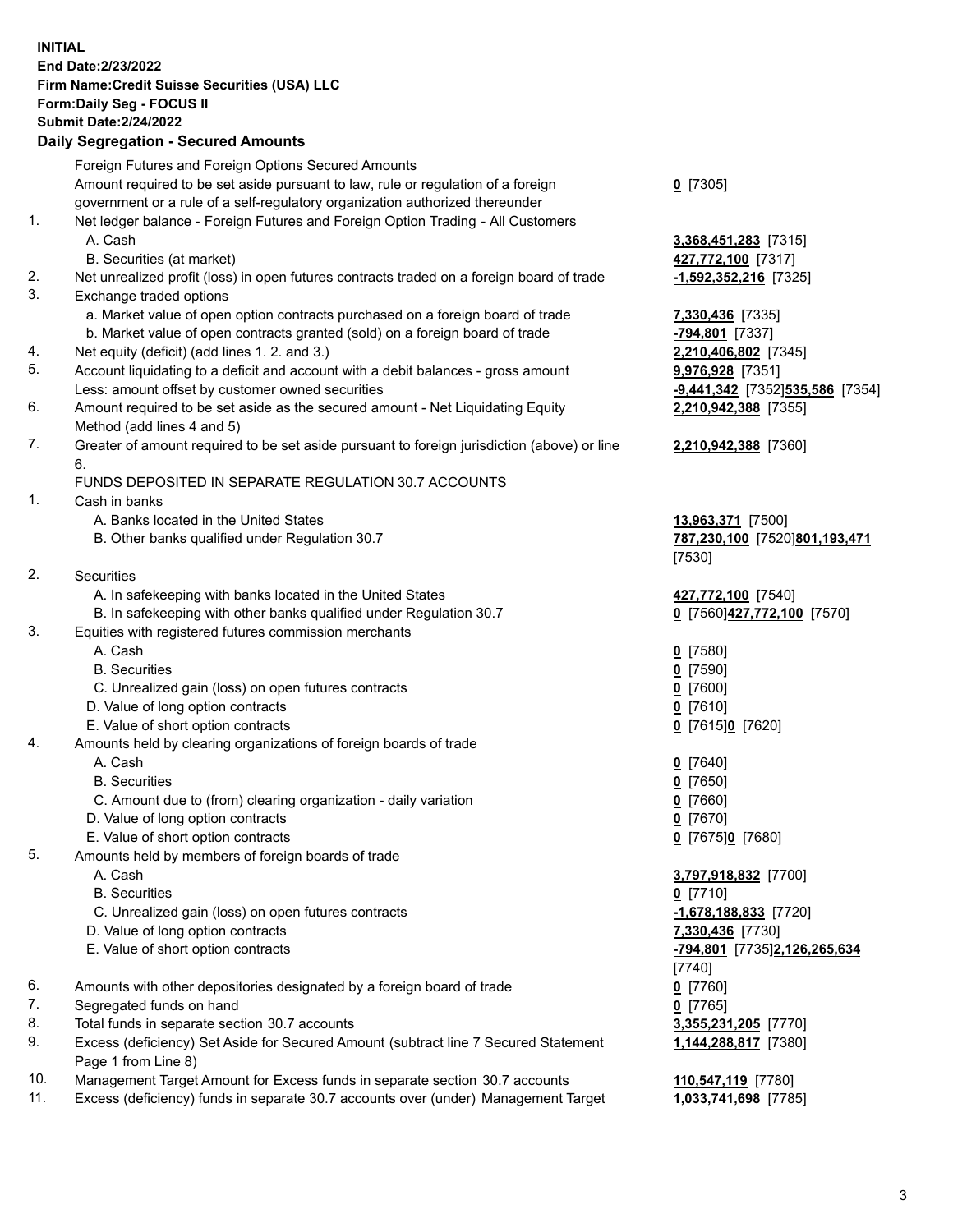15. Management Target Amount for Excess funds in segregation **96,261,330** [7194] 16. Excess (deficiency) funds in segregation over (under) Management Target Amount **87,980,036** [7198] **INITIAL End Date:2/23/2022 Firm Name:Credit Suisse Securities (USA) LLC Form:Daily Seg - FOCUS II Submit Date:2/24/2022 Daily Segregation - Segregation Statement**  SEGREGATION REQUIREMENTS(Section 4d(2) of the CEAct) 1. Net ledger balance A. Cash **1,075,645,191** [7010] B. Securities (at market) **647,725,873** [7020] 2. Net unrealized profit (loss) in open futures contracts traded on a contract market **181,128,242** [7030] 3. Exchange traded options A. Add market value of open option contracts purchased on a contract market **103,357,457** [7032] B. Deduct market value of open option contracts granted (sold) on a contract market **-82,688,665** [7033] 4. Net equity (deficit) (add lines 1, 2 and 3) **1,925,168,098** [7040] 5. Accounts liquidating to a deficit and accounts with debit balances - gross amount **27,920,369** [7045] Less: amount offset by customer securities **-27,861,863** [7047] **58,506** [7050] 6. Amount required to be segregated (add lines 4 and 5) **1,925,226,604** [7060] FUNDS IN SEGREGATED ACCOUNTS 7. Deposited in segregated funds bank accounts A. Cash **404,061,913** [7070] B. Securities representing investments of customers' funds (at market) **0** [7080] C. Securities held for particular customers or option customers in lieu of cash (at **495,855,210** [7090] market) 8. Margins on deposit with derivatives clearing organizations of contract markets A. Cash **991,735,951** [7100] B. Securities representing investments of customers' funds (at market) **0** [7110] C. Securities held for particular customers or option customers in lieu of cash (at **151,870,663** [7120] market) 9. Net settlement from (to) derivatives clearing organizations of contract markets **45,116,300** [7130] 10. Exchange traded options A. Value of open long option contracts **103,357,457** [7132] B. Value of open short option contracts **-82,688,665** [7133] 11. Net equities with other FCMs A. Net liquidating equity **159,141** [7140] B. Securities representing investments of customers' funds (at market) **0** [7160] C. Securities held for particular customers or option customers in lieu of cash (at **0** [7170] market) 12. Segregated funds on hand **0** [7150] 13. Total amount in segregation (add lines 7 through 12) **2,109,467,970** [7180] 14. Excess (deficiency) funds in segregation (subtract line 6 from line 13) **184,241,366** [7190]

Excess